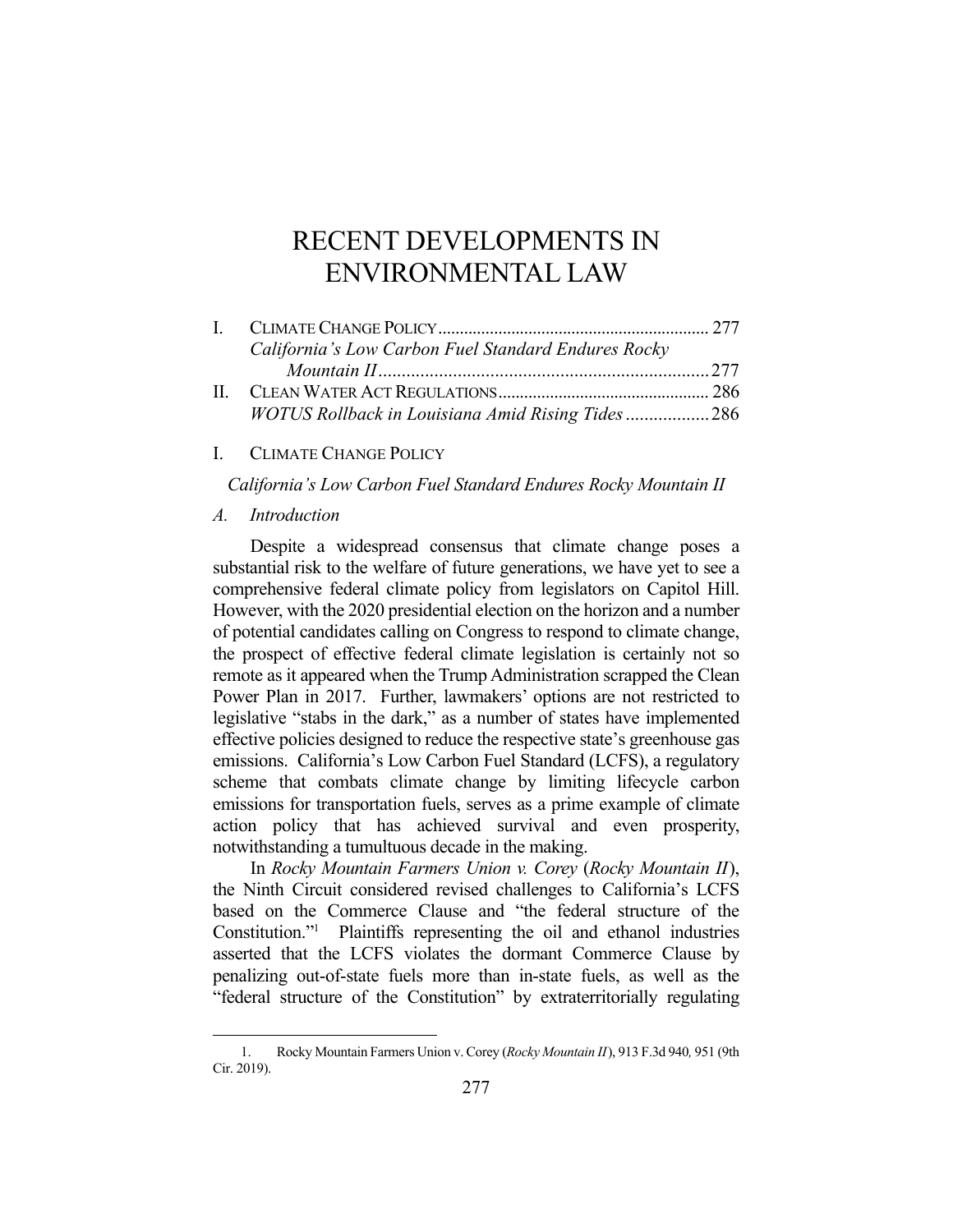interstate commerce.<sup>2</sup> The court held that the plaintiffs' Commerce Clause claims were largely precluded by the Ninth Circuit's decision in *Rocky Mountain Farmers Union v. Corey* (*Rocky Mountain I*), 730 F.3d 1070 (9th Cir. 2013), *reh'g en banc denied*, 704 F.3d 507 (9th Cir. 2014), *and cert. denied*, 573 U.S. 946 (2013), where the court rejected nearly identical challenges to the two previous versions of California's LCFS, which were substantially similar to the current  $LCFS<sup>3</sup>$  Further, the court rejected the plaintiffs' argument that their claims based on the "federal structure of the Constitution" were not controlled by *Rocky Mountain I*, where the plaintiffs could not identify any constitutional provision or doctrine outside the Commerce Clause that might apply to their structural federalism claims.<sup>4</sup> Finally, the court held that the LCFS did not facially discriminate against interstate commerce in its treatment of ethanol and crude oil, nor did it purposefully discriminate against out-of-state ethanol.<sup>5</sup> Thus, the Ninth Circuit declined to overturn the lower court's ruling keeping California's LCFS in place.<sup>6</sup>

- *B. Background*
- 1. Legislative History

 Since 2006, the California Air Resources Board (CARB) has been subject to a mandate based on the California legislature's determination that "[g]lobal warming poses a serious threat to the economic well-being, public health, natural resources, and the environment of California."7 The mandate is codified in Assembly Bill 32, the Global Warming Solutions Act of 2006, which requires CARB to establish emissions-reduction measures to meet its greenhouse gas reduction goal for the year 2020.<sup>8</sup>

 <sup>2.</sup> *Id.* at 953-54.

 <sup>3.</sup> *Id.* at 944-45 (citing Rocky Mountain Farmers Union v. Corey, 730 F.3d 1070 (9th Cir. 2013), *reh'g en banc denied*, 704 F.3d 507 (9th Cir. 2014), *and cert. denied*, 573 U.S. 946 (2013) (*Rocky Mountain I*)). In 2013, the court decided the first appeal in this "long-running, complex" challenge to the LCFS, in which the same industry plaintiffs brought similar constitutional claims asserting discrimination to out-of-state fuel and impermissible extraterritorial regulation of commerce. *Id.* at 944. The court rejected a number of plaintiffs' claims and remanded for further proceedings on others; namely, whether the LCFS was discriminatory in purpose or in effect and whether the LCFS unduly burdened interstate commerce. *Id.* at 948.

 <sup>4.</sup> *Id.* at 954.

 <sup>5.</sup> *Id.* at 956-57.

 <sup>6.</sup> *Id.* at 957-58.

 <sup>7.</sup> *Id.* at 945. Section 209(a) of the Clean Air Act, 42 U.S.C. § 7543(a) (2017), prohibits state regulation of emissions from motor vehicles, but California sought a waiver under 42 U.S.C. § 7543(b). *See also* CAL. HEALTH & SAFETY CODE § 38501(a)-(b) (2019).

<sup>8.</sup> CAL. HEALTH & SAFETY CODE § 38550.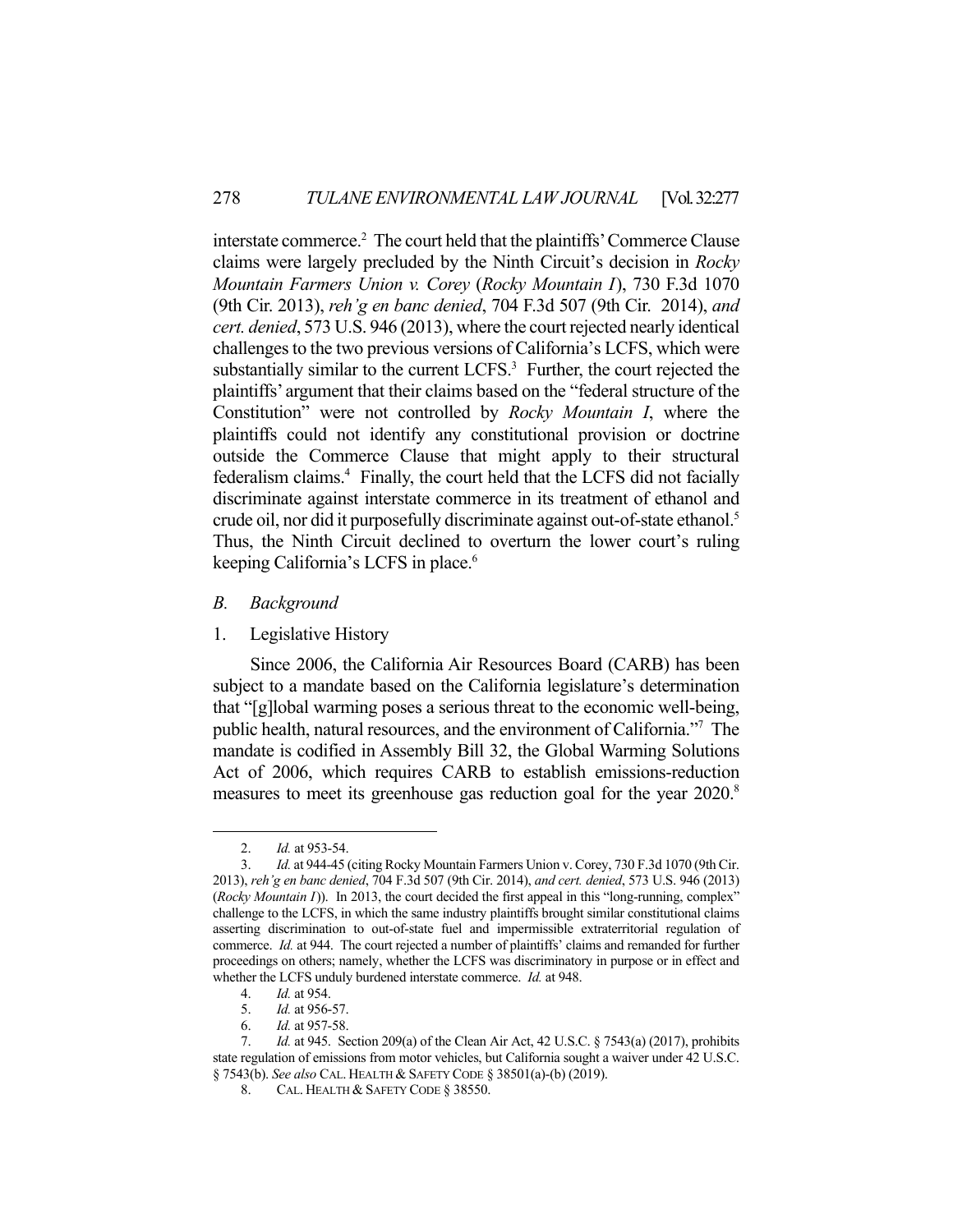Further, Assembly Bill 32 directs CARB to implement a cap-and-trade program to enforce limits on carbon emissions from various domestic sources, as well as regulations aimed at reducing greenhouse gas emissions from the transportation sector.<sup>9</sup> At thirty-nine percent, vehicle emissions constitute the principal contribution to the state's greenhouse gas emissions.10

 In order to achieve California's goal of reducing emissions to their 1990 level by the year 2020, the LCFS establishes a declining annual cap on the average "carbon intensity"11 of California's transportation-fuel market.<sup>12</sup> The program regulates nearly every transportation fuel that is consumed in California, as well as any fuels that may be developed in the future.<sup>13</sup> Using a "lifecycle analysis" that measures all emissions associated with the production, refining, and transportation of a fuel, the LCFS assigns a cumulative carbon intensity value to individual fuels' lifecycles.<sup>14</sup> Thus, the LCFS recognizes that the effect of greenhouse gas emissions is independent of geographic location and ensures that all emissions associated with a particular fuel are appropriately accounted for. $15$ 

 In addition to command-and-control regulations, the LCFS uses an emissions trading scheme, relying on market-based mechanisms whereby providers are able to choose how to comply with the program while responding to consumer demand.<sup>16</sup> Depending on a fuel's designated carbon intensity relative to the annual cap, a fuel generates credits or deficits under the program.17 Credits may be used to offset deficits, saved for compliance in future years, or sold to other blenders, as all blenders must ensure that the average carbon intensity of their total volume of fuel

<u>.</u>

 <sup>9.</sup> *Id.* § 38562(a)-(c); *see also* CAL.CODE REGS. tit. 13, § 1961.1 (2019).

 <sup>10.</sup> CAL. AIR RES. BD., CALIFORNIA GREENHOUSE GAS EMISSIONS FOR 2000 TO 2016, at 4 (2018), https://www.arb.ca.gov/cc/inventory/pubs/reports/2000\_2016/ghg\_inventory\_trends\_00- 16.pdf.

 <sup>11.</sup> *Rocky Mountain II*, 913 F.3d at 946 n.4 (noting a fuel's carbon intensity rating is based on the greenhouse gas emissions associated with the fuel from production to consumption, including distribution, use, maintenance, and disposal).

 <sup>12.</sup> CAL.CODE REGS. tit. 17, § 95482(b).

 <sup>13.</sup> *Id.* § 95482(a).

 <sup>14.</sup> *Id.* § 95488.3(a)-(d).

 <sup>15.</sup> *Rocky Mountain I*, 730 F.3d 1070, 1080-81 (9th Cir. 2013).

 <sup>16.</sup> *See* CAL. ENVTL. PROT. AGENCY, AIR RES. BD., PROPOSED SCOPING PLAN: CAP-AND-TRADE ECONOMIC ANALYSIS (2017), https://www.arb.ca.gov/cc/scopingplan/cap-and-tradeeconomic-analysis-factsheet\_july2017.pdf.

 <sup>17.</sup> CAL.CODE REGS. tit. 17, §§ 95485(a)-(b), 95486(a)-(b).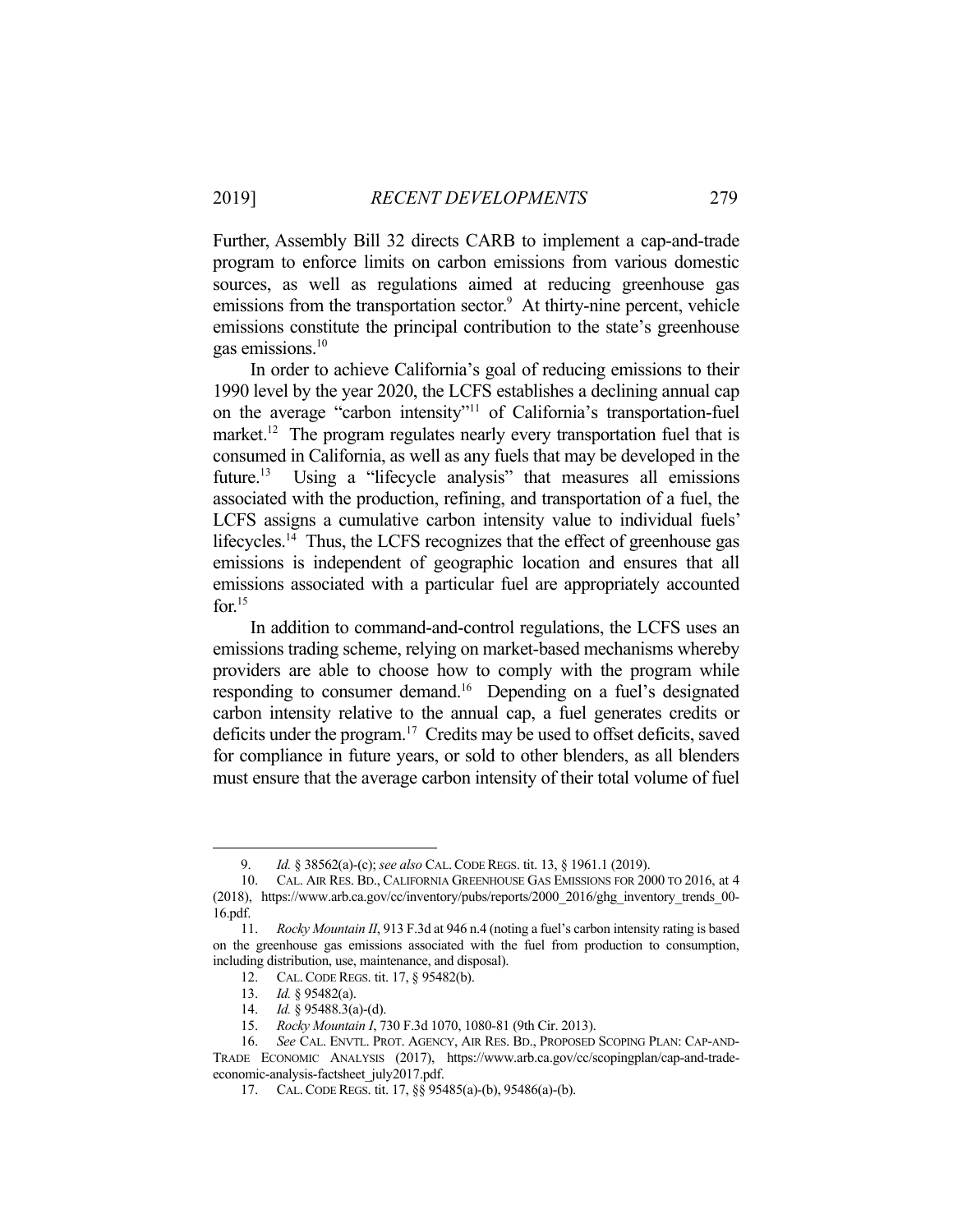falls below the LCFS's annual limit.<sup>18</sup> Accordingly, the LCFS is designed to promote a marketplace that effectively stimulates the development of alternative fuels, as CARB expects demand for credits to encourage producers to develop fuels with lower carbon intensities regardless of their respective locations.<sup>19</sup>

### 2. Prior Legal Proceedings

 CARB's first iteration of the LCFS, which was set to take effect in 2011, was published in 2009.<sup>20</sup> Legal challenges arose not long thereafter, when Rocky Mountain Farmers' Union (Rocky Mountain) and American Fuels & Petrochemical Manufacturers Association (American Fuels) promptly challenged the first iteration of the rule as violative of the Commerce Clause.<sup>21</sup> In three separate rulings, the district court held that the LCFS (1) facially discriminated against out-of-state ethanol, (2) engaged in impermissible extraterritorial regulation of ethanol, (3) discriminated in purpose and effect against out-of-state crude oil, and (4) could not be saved by the state's preemption waiver in the Clean Air Act.<sup>22</sup> In addition to granting motions for summary judgment on the Commerce Clause claims, the court granted Rocky Mountain's request for a preliminary injunction.<sup>23</sup>

 The appeals of the orders were consolidated and heard by the Ninth Circuit in *Rocky Mountain I*, where the court reversed, holding that the 2011 LCFS did not (1) facially discriminate against interstate commerce in ethanol or crude oil, (2) regulate extraterritorially, nor (3) discriminate in purpose or effect against crude oil.<sup>24</sup> The court remanded to the district court to determine whether the LCFS's ethanol provisions discriminated purposefully or in effect, as well as whether the LCFS constituted an undue burden on interstate commerce.<sup>25</sup>

 <sup>18.</sup> *Rocky Mountain I*, 730 F.3d at 1080. For example, blenders selling high carbonintensity fuels can comply with the LCFS by purchasing credits from other regulated parties who received credits for falling below the LCFS' annual emissions cap.

 <sup>19.</sup> *Id.*

 <sup>20.</sup> *Id.* at 1080-81.

 <sup>21.</sup> *See id.* at 1078.

 <sup>22.</sup> *See* Rocky Mountain Farmers Union v. Goldstene, 843 F. Supp. 2d 1042, 1070 (E.D. Cal. 2011); Rocky Mountain Farmers Union v. Goldstene, 843 F. Supp. 2d 1071, 1090, 1093 (E.D. Cal. 2011); Rocky Mountain Farmers Union v. Goldstene, Nos. CV-F-09-2234 LJO DLB, CV-F-10-163 LJO DLB, 2011 WL 6936368, at \*12-14 (E.D. Cal. Dec. 29, 2011).

 <sup>23.</sup> *Rocky Mountain Farmers Union*, 843 F. Supp. 2d at 1105.

 <sup>24.</sup> *Rocky Mountain I*, 730 F.3d at 1100, 1103-04, 1107.

 <sup>25.</sup> *Id.* at 1107. Several other remanded issues, including those based on preemption under federal law, were ultimately not considered by the district court or the Ninth Circuit in *Rocky*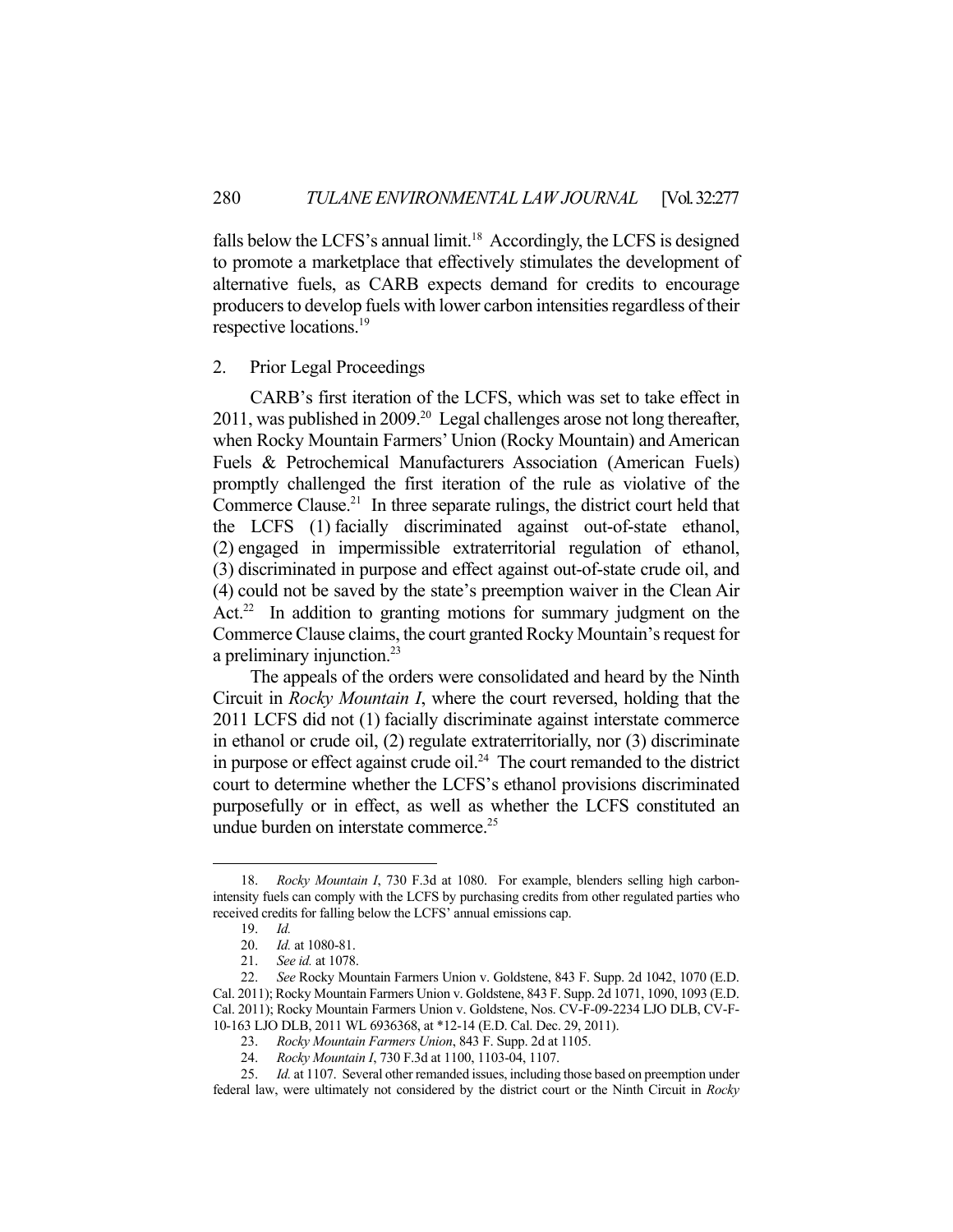#### *C. Court's Decision*

 On remand, Rocky Mountain and American Fuel amended their complaints to reflect the 2015 version of the LCFS, and the district court heard motions to dismiss and motions for judgments on the pleadings.<sup>26</sup> The plaintiffs brought claims against all three iterations of California's LCFS, $27$  asserting that all three versions (1) were preempted by federal law, (2) impermissible extraterritorial regulations, and (3) violated the "federal structure of the Constitution," as well as the Commerce Clause facially, in purpose and effect, and under the *Pike* balancing test.<sup>28</sup> The district court held that the plaintiffs' claims against the repealed versions of the LCFS were not moot, but it concurrently held that the plaintiffs' constitutional claims were largely precluded by *Rocky Mountain I*, granting motions to dismiss on most other claims under Federal Rule of Civil Procedure  $12(b)(6)^{29}$  Plaintiffs then appealed the district court's decision on claims challenging the 2015 version of the LCFS, as well as previous orders deciding the prior motion to dismiss.<sup>30</sup>

 The Ninth Circuit began by examining whether the plaintiffs' claims against the 2011 and 2012 versions of the LCFS were moot.<sup>31</sup> In reversing the district court, the Ninth Circuit held that no effective relief could be provided on the plaintiffs' claims against the previous versions of the LCFS.<sup>32</sup> The court explained that under Supreme Court and circuit precedent, "a case is moot when the challenged statute is repealed, expires, or is amended to remove the challenged language."33 Because the 2011 and 2012 LCFS were no longer in effect, the plaintiffs' obligations under them were discharged, and "it [was] not possible for the court to grant any

*Mountain II*, as the plaintiffs voluntarily dismissed the relevant claims. *Rocky Mountain II*, 913 F.3d 940*,* 948 (9th Cir. 2019).

 <sup>26.</sup> *Id.*

 <sup>27.</sup> There are three iterations of the LCFS: (1) the first LCFS, which went into effect in 2011; (2) the LCFS as amended in 2012; and (3) the 2015 LCFS, which repealed the 2011 LCFS and 2012 amendments. *Id.* at 946-47.

 <sup>28.</sup> *Id.* at 948. In *Pike*, the Supreme Court held that, absent discrimination, a law will be upheld "unless the burden imposed on [interstate] commerce [is] clearly excessive in relation to the putative local benefits." Pike v. Bruce Church, Inc., 397 U.S. 137, 142 (1970).

 <sup>29.</sup> *Rocky Mountain II*, 913 F.3d at 948. The court denied motions to dismiss plaintiffs' claims that ethanol provisions of the 2011 and 2015 versions of the LCFS are discriminatory under the Commerce Clause, but plaintiffs voluntarily dismissed the claims.

 <sup>30.</sup> *Id.*

 <sup>31.</sup> *Id.* at 949.

 <sup>32.</sup> *Id.* at 950.

 <sup>33.</sup> *Id.* at 949 (quoting Log Cabin Republicans v. United States, 658 F.3d 1162, 1166 (9th Cir. 2011)).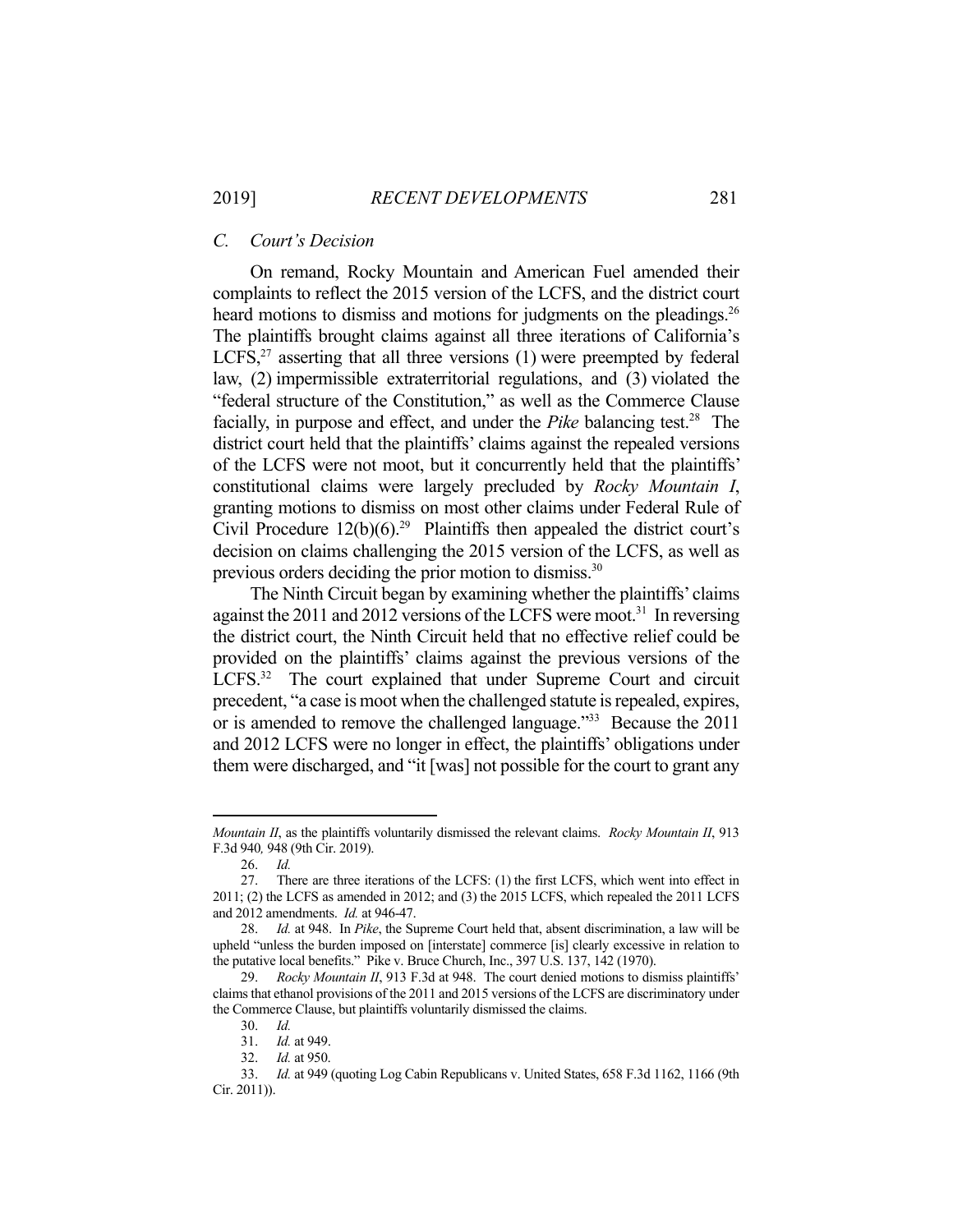effectual relief."34 Thus, the court vacated the district court's judgment and remanded with directions to dismiss the challenges to prior versions of the LCFS as moot.<sup>35</sup>

 The court then addressed the plaintiffs' claim that the 2015 LCFS regulated extraterritorially and violated the Commerce Clause in addition to the "federal structure of the Constitution."36 *Rocky Mountain I* expressly rejected the plaintiffs' Commerce Clause claims against the 2011 and 2012 versions of the LCFS, but the court did not, "for obvious reasons, address any claims that the plaintiffs may have had against the 2015 LCFS," nor did the court examine plaintiffs' claims based on the "federal structure of the Constitution."37 However, as the court explained, "the controlling substance at the crux of the case [had] not changed" because the 2015 LCFS, like its predecessors, relied on a lifecycle analysis to assign credits and deficits.38

 The district court dismissed the claims based on preclusion under *Rocky Mountain I*, reasoning that the plaintiffs failed to demonstrate how the 2015 LCFS operated differently from the two prior iterations with regards to extraterritoriality.<sup>39</sup> The plaintiffs contended the judgment was in error because *Rocky Mountain I* did not decide the plaintiffs' claim based on the "federal structure of the Constitution."40 Prudentially speaking, the plaintiffs' claims were precluded under *Rocky Mountain I* unless "the court [was] convinced that its prior decision [was] 'clearly erroneous' such that its application 'would work a manifest injustice.'"<sup>41</sup>

 The court rejected the proposition that its *Rocky Mountain I* decision was "clearly erroneous" such that *Rocky Mountain I* did not control the plaintiffs' claims against the 2015 LCFS.42 *Rocky Mountain I* followed a well-established path of Supreme Court and circuit precedent reflecting the conventional notion that a sovereign state may seek to minimize instate harm by regulating products that are sold within the state.<sup>43</sup> The LCFS, which subjects both in and out-of-state entities to the same

 <sup>34.</sup> *Id.*

 <sup>35.</sup> *Id.* at 950.

 <sup>36.</sup> *Id.* at 951.

 <sup>37.</sup> *Id.* at 951-53.

 <sup>38.</sup> *Id.* at 951.

 <sup>39.</sup> Am. Fuels & Petrochem. Mfrs. Ass'n v. Corey, Nos. 1:09-cv-2234-LJO-BAM, 1:10 cv-163-LJO-BAM, 2015 WL 5096279, at \*11-12 (Aug. 28, 2015).

 <sup>40.</sup> *Id.*

 <sup>41.</sup> *Id.*

 <sup>42.</sup> *Rocky Mountain II* at 952 (quoting Pepper v. United States, 562 U.S. 476, 506-07 (2011)).

 <sup>43.</sup> *Id.*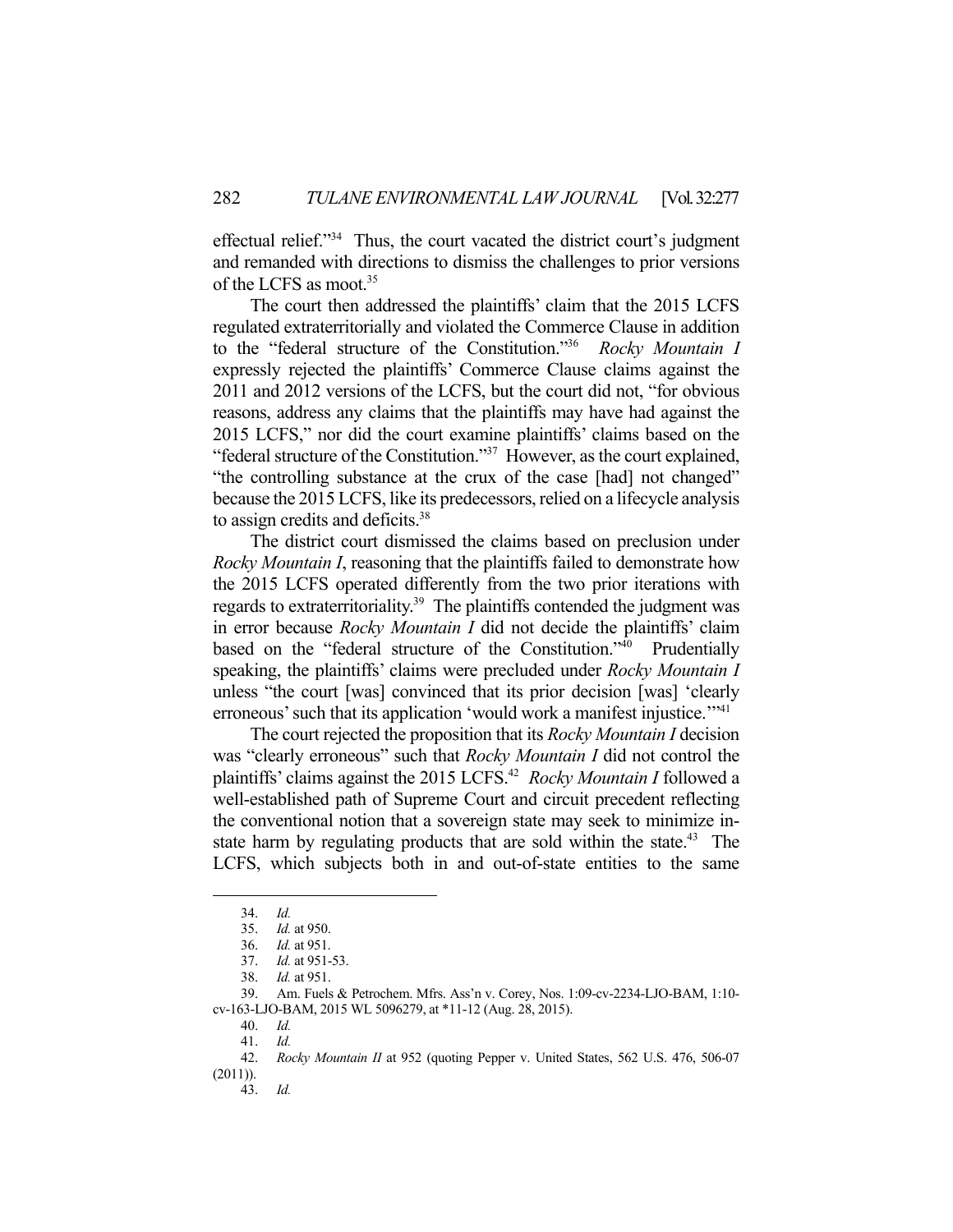regulatory scheme, constitutes a "traditional use of the State's police power" because it ensures that both in and out-of-state entities doing business in California are subject to consistent environmental standards.<sup>44</sup> Further, the court dismissed the plaintiffs' contention that California's interest in the LCFS was merely concern for environmental harms that were properly subject to the police power of other states, reasoning that the LCFS was enacted to protect the welfare of California rather than other states.<sup>45</sup>

 Additionally, the court was less than receptive to the plaintiffs' constitutional argument that their claims based on the "federal structure of the Constitution" were not controlled by *Rocky Mountain I*. 46 The plaintiffs could not identify any constitutional provision or doctrine outside the Commerce Clause that might govern their "structural federalism claims."47 Further, the court held that the claims were precluded by the law of the case itself as well as Ninth Circuit precedent established in *American Fuel & Petrochemical Manufacturers v.*  O'Keeffe,<sup>48</sup> where the court held that an Oregon program modeled after the California LCFS was not inconsistent with the Constitution.<sup>49</sup> Accordingly, the court affirmed the district court's decision to dismiss the plaintiffs' extraterritoriality claims against the 2015 LCFS.<sup>50</sup>

 Finally, the Ninth Circuit addressed the plaintiffs' two discrimination claims: (1) that the LCFS facially discriminated against interstate commerce in its treatment of ethanol and crude oil, and (2) that the LCFS purposefully discriminated against out-of-state ethanol.<sup>51</sup> The court quickly dispensed of the plaintiffs' facial discrimination claim, as ruling in favor of those claims would require the court to reject *Rocky Mountain I*, where the Ninth Circuit dismissed facial discrimination claims to the 2011 LCFS. $52$  In analyzing the plaintiffs' claim that the LCFS purposefully discriminated against out-of-state ethanol, the court explained that the plaintiff "bears the burden of establishing that a challenged regulation has a discriminatory purpose or effect under the Commerce Clause."53

 <sup>44.</sup> *Id.*

 <sup>45.</sup> *Id.* at 953.

 <sup>46.</sup> *See id.* at 953-54.

 <sup>47.</sup> *Id.* at 953.

 <sup>48.</sup> *Id.* (citing Am. Fuel & Petrochem. Mfrs. v. O'Keeffe, 903 F.3d 903, 916-17 (9th Cir. 2018)).

 <sup>49.</sup> *O'Keeffe*, 903 F.3d at 916-17.

 <sup>50.</sup> *Rocky Mountain II*, 913 F.3d at 954.

 <sup>51.</sup> *Id.* at 954-58.

 <sup>52.</sup> *Id.* 954-55.

 <sup>53.</sup> *Id.* at 956 (citing Hughes v. Oklahoma, 441 U.S. 322, 336 (1979)).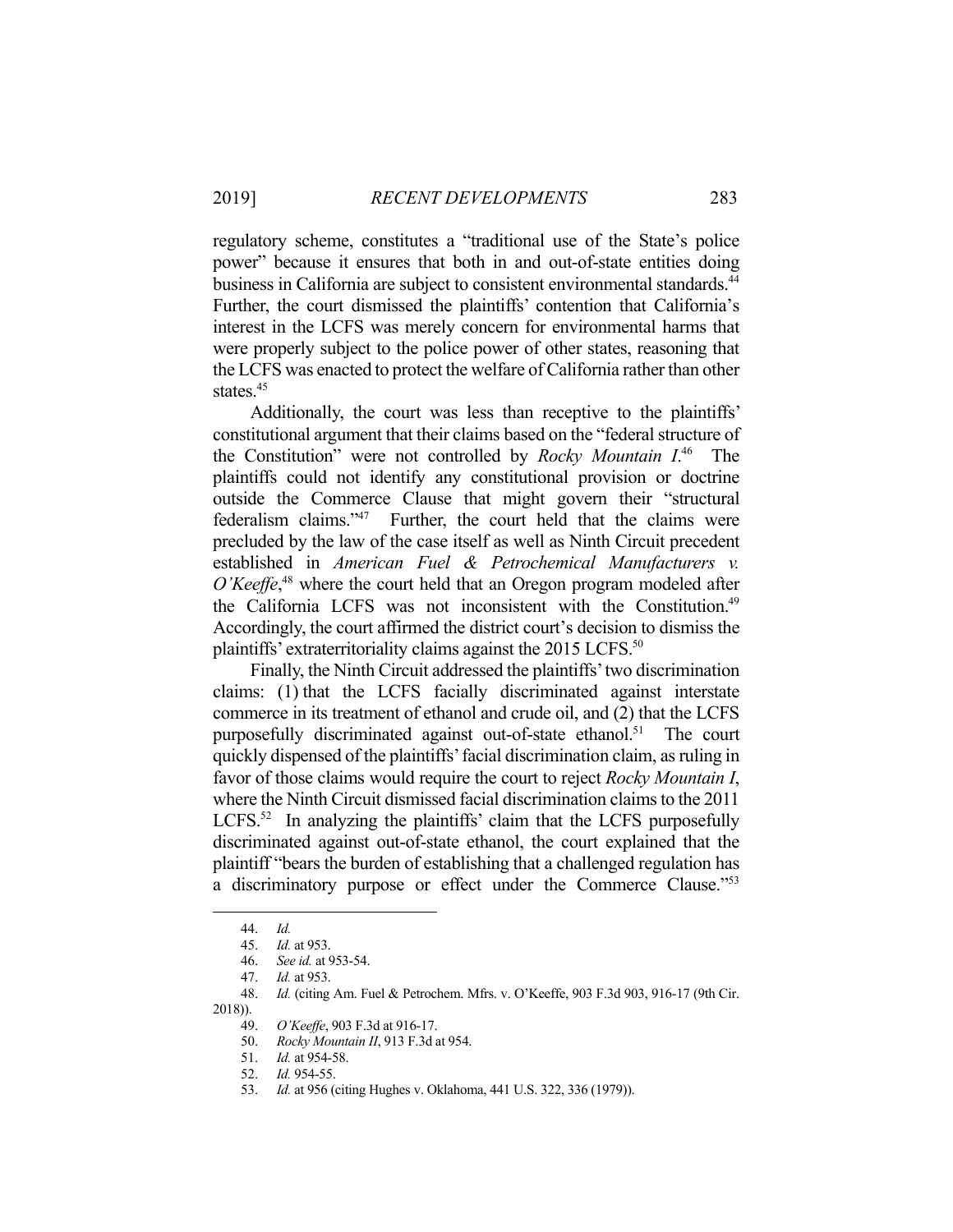Rejecting the suggestion that the LCFS constituted "economic protectionism," the court held that the plaintiffs failed to meet this burden because their arguments relied primarily on California's motivations for previous versions of the LCFS rather than the 2015 LCFS.<sup>54</sup> Therefore, the Ninth Circuit affirmed the district court's decision concerning the plaintiffs' claims against the LCFS with regard to purpose and effect discrimination.<sup>55</sup>

 The Court was ultimately not persuaded by the plaintiffs' challenges to the 2015 LCFS, affirming the district court's judgment dismissing the plaintiffs' constitutional claims to the 2015 LCFS and vacating the district court's ruling that the plaintiffs' challenges to past versions of the LCFS were not moot.<sup>56</sup> As the court explained,

The Constitution does not require California to shut its eyes to the fact that some ethanol is produced with coal and other ethanol is produced with natural gas because these kinds of energy production are not evenly dispersed across the country or because other states have not chosen to regulate the production of greenhouse gases.<sup>57</sup>

Accordingly, the court remanded the case to the district court with instructions to dismiss the latter claims as moot, effectively allowing California to retain the LCFS in its current form.58

### *D. Analysis*

 At this juncture, it is uncertain whether the industry groups will petition the Supreme Court for certiorari. More recently, the Supreme Court has not shied away from climate-related litigation, although it did indeed deny the plaintiffs' writ of certiorari in *Rocky Mountain I*. 59 It is possible, however, that the Supreme Court was aware that California intended to repeal the 2011 LCFS and 2012 amendments, which were the subjects of the lawsuit in *Rocky Mountain I*, and replace them with the 2015 LCFS. If the Supreme Court does grant certiorari, conservative justices, who tend to side with industry over the environment, will be

 <sup>54.</sup> *Id.* at 957.

 <sup>55.</sup> *Id.* at 958.

 <sup>56.</sup> *See id.*

 <sup>57.</sup> *Id.* at 955-56.

 <sup>58.</sup> *Id.* at 958.

 <sup>59.</sup> Rocky Mountain Farmers Union v. Corey, 573 U.S. 946 (2014) (denying petition for writ of certiorari).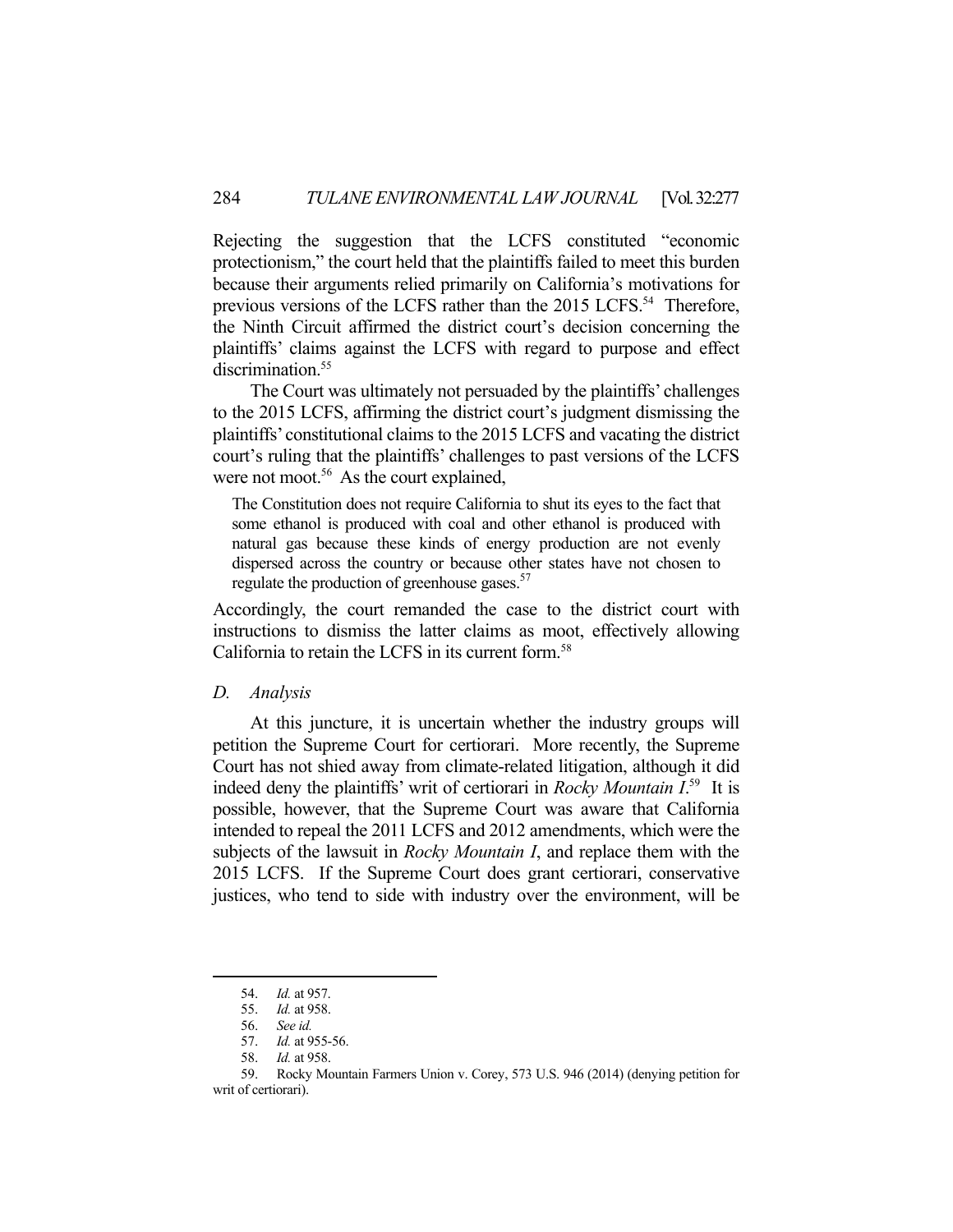forced to reconcile the tension between sovereign state rights and regulatory burdens on commerce.<sup>60</sup>

 The Ninth Circuit's decision to uphold California's LCFS is not especially surprising considering the court's rejection of the plaintiffs' similar challenges to the previous versions of the LCFS in *Rocky Mountain I*, as well as the Ninth Circuit's reputation concerning environmental protection.61 The Ninth Circuit made a point of mentioning the destruction to California as a result of fires, which were caused in part by extensive droughts throughout the state, in addition to the increase in powerful storms along California's coastline.<sup>62</sup> Further, CARB has long been permitted to establish fuel economy standards for vehicles, although the Trump Administration has threatened legal action to revoke the state's ability to impose stricter standards than the federal government establishes for vehicle emissions.<sup>63</sup> Despite such threats, California officials have clearly indicated that the state has no intention of rolling back emission standards.<sup>64</sup>

 With climate change rapidly developing into a national (and global) emergency, California's LCFS can serve as a prominent example of effective climate action policy for those supporting federal climate legislation. The LCFS has achieved a five-percent reduction in the average carbon intensity of fuels sold in California since 2010 and the program provides benefits for utilities, automakers, and even oil companies.<sup>65</sup> Further, the LCFS appropriately utilizes performance-based standards in conjunction with a credit trading mechanism, effectively allowing market forces to dictate prices while ensuring that emission reduction targets are met.<sup>66</sup> Legislators should certainly note the program's ability to incentivize emission reductions while retaining appeal to a wide range of parties, as well as California's comprehensive approach in accounting for

 <sup>60.</sup> *See* Emily Bazelon, *When the Supreme Court Lurches Right*, N.Y. TIMES (Aug. 22, 2018), https://www.nytimes.com/2018/08/22/magazine/when-the-supreme-court-lurches-right.html.

 <sup>61.</sup> *See* Dylan Matthews, *How the 9th Circuit Became Conservatives' Least Favorite Court*, VOX (Jan. 10, 2018), https://www.vox.com/policy-and-politics/2018/1/10/16873718/ninthcircuit-court-appeals-liberal-conservative-trump-tweet.

 <sup>62.</sup> *Rocky Mountain II*, 913 F.3d at 958.

 <sup>63.</sup> Evan Halper & Joseph Tanfani, *Trump Administration Moves on Two Fronts to Challenge California Environmental Protections*, L.A.TIMES (Apr. 2, 2018), https://www.latimes. com/politics/la-na-pol-epa-fuel-standards-20180402-story.html.

 <sup>64.</sup> *Id.*

 <sup>65.</sup> Daniel Sperling, *How (Almost) Everyone Came to Love Low Carbon Fuels in California*, FORBES (Oct. 17, 2018), https://www.forbes.com/sites/danielsperling/2018/10/17/howalmost-everyone-came-to-love-low-carbon-fuels-in-california/#4800b5e45e84.

 <sup>66.</sup> *See id.*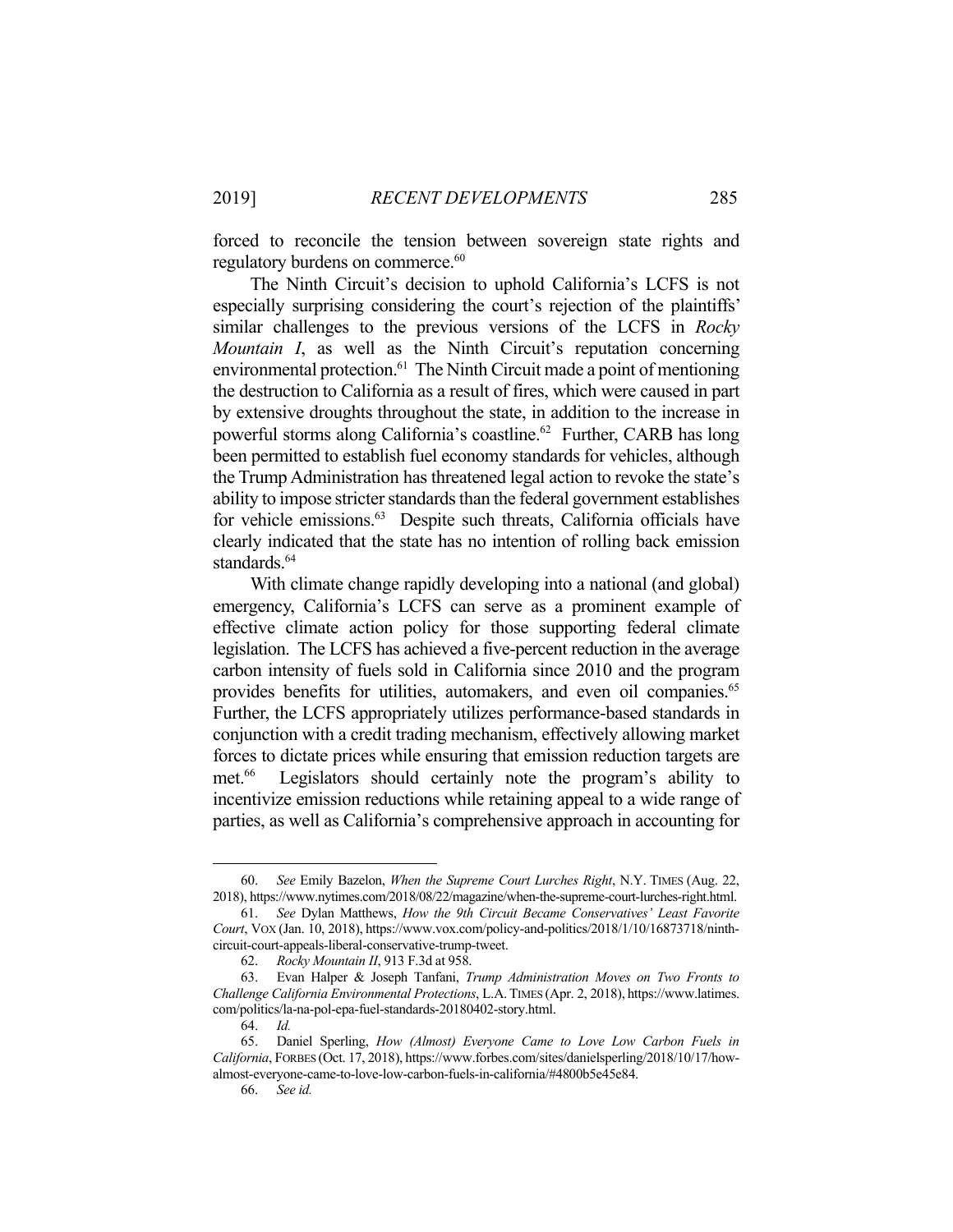emissions.<sup>67</sup> Supporters of the ambitious, albeit necessary, resolution known as the Green New Deal<sup>68</sup> should certainly examine whether aspects of California's LCFS can be applied on a larger scale to reduce national emissions. Decarbonization and alleviation of the threat of climate change may appear to pose insurmountable challenges, but sound policy and effective market mechanisms can, at the very least, promote the goal of guaranteeing a safe and healthy environment for future generations. Apathy and inaction in the face of such a momentous threat to human existence is simply not an option.

Drew Renzi

### II. CLEAN WATER ACT REGULATIONS

#### *WOTUS Rollback in Louisiana Amid Rising Tides*

## *A. WOTUS Rollback*

<u>.</u>

 Earlier this year, after a lapse in appropriations triggered by the longest government shutdown in U.S. history, $69$  the Environmental Protection Agency and U.S. Army Corps of Engineers (Agencies) finally released their long-awaited proposal to redefine the "waters of the United States" (WOTUS);<sup>70</sup> it should be considered a rollback from the 2015 definition contained in the Clean Water Act  $(CWA)$ <sup>71</sup> The CWA regulates water pollution and aims "to restore and maintain the chemical, physical, and biological integrity" of the Nation's waters, which are further defined as the Nation's "navigable waters," typically classified as WOTUS.72 The Act established pollution controls for navigable waters and surrounding territorial seas, but subsequent Corps regulations expanded federal jurisdiction to include tributaries of navigable waters, wetlands adjacent to such tributaries, and other isolated waters, that may, quite arguably, not

 <sup>67.</sup> *See Fuels Program*, CAL. AIR RESOURCES BOARD, https://www.arb.ca.gov/fuels/fuels. htm (last visited Apr. 1, 2019).

 <sup>68.</sup> *See* David Roberts, *Green New Deal Critics Are Missing the Bigger Picture*, VOX (Feb. 23, 2019), https://www.vox.com/energy-and-environment/2019/2/23/18228142/green-new-dealcritics

 <sup>69.</sup> *See, e.g.,* Bob Bryan, *The Government Shutdown Is in Day 35 and Has Shattered the Record for the Longest Shutdown in History*, BUS. INSIDER (Jan. 25, 2019), https://www.business insider.com/history-of-government-shutdowns-in-congress-2018-1.

 <sup>70.</sup> News Release, EPA & U.S. Army, EPA and Army Postpone Public Hearing on Proposed New "Waters of the United States" Definition (Jan. 7, 2019).

 <sup>71.</sup> *See* Revised Definition of ''Waters of the United States,'' 84 Fed. Reg. 4154, 4202 (Feb. 14, 2019) (to be codified at 33 C.F.R. pt. 328).

 <sup>72. 33</sup> U.S.C. § 1251(a)-(a)(1) (2012).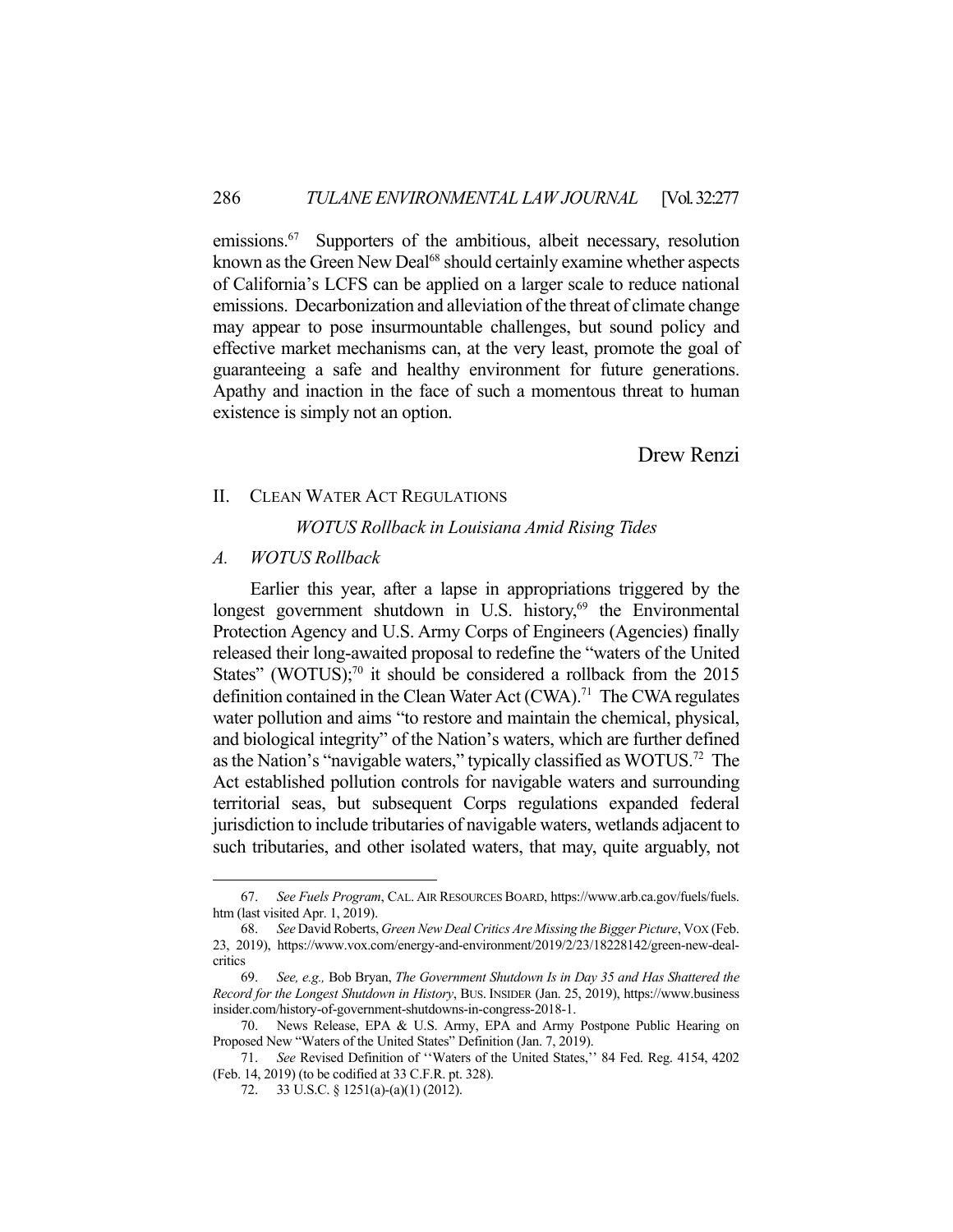have been in the contemplation of the CWA's framers.<sup>73</sup> These regulations defined WOTUS in a manner that remained largely intact for nearly three decades.

 Under the Obama administration, the Agencies began revising the definition of WOTUS in order to distinguish its geographic scope relative to traditionally navigable waters.<sup>74</sup> Consequently, the Agencies adopted the Clean Water Rule (CWR) in 2015, extending WOTUS to include nonnavigable waters linked to navigable waters by a "significant nexus" so as to facially conform with the Supreme Court's decision in *Rapanos v. United States*. 75 Under the CWR, certain non-navigable waters, such as streams and non-floodplain wetlands, could acquire WOTUS status if they had a "significant nexus" so as to be "connected to downstream waters through surface water, shallow subsurface water, and groundwater flows, and through biological and chemical connections."76 As was widely expected, following its promulgation, the new rule spurred sharp criticism and a series of lawsuits in both state and federal court contesting the legality of the CWR and forcing its subsequent delay.<sup>77</sup>

# *B. A Civil Water Affair*

 After hotly contesting the definitional revamp of WOTUS, Louisiana, as well as twenty-seven other states, remain governed by the less-expansive definition that dates back to the 1980s.78 The divergence exists primarily between environmentalists who criticize the CWR as being insufficiently protective and the twenty-seven states that view the 2015 rule as a federal usurpation, far exceeding the scope of the Agencies' statutory authority to sequester and regulate formerly state-regulated waters.<sup>79</sup>

 <sup>73.</sup> *See* Rapanos v. United States, 547 U.S. 715, 722 (2006).

 <sup>74. 80</sup> Fed. Reg. 37,054, 37,055 (June 29, 2015).

 <sup>75.</sup> *Id*. at 37,056, 37,106 (defining "significant nexus" as "a water, including wetlands, either alone or in combination with other similarly situated waters in the region, [that] significantly affects the chemical, physical, or biological integrity" of navigable-in-fact waters).

 <sup>76.</sup> *Id*. at 37,063.

 <sup>77.</sup> *See* Georgia v. Pruitt, 326 F. Supp. 3d 1356, 1370 (S.D. Ga. 2018) (enjoining implementation of the CWR in Alabama, Florida, Georgia, Indiana, Kansas, Kentucky, North Carolina, South Carolina, Utah, West Virginia, Wisconsin); North Dakota v. EPA, 127 F. Supp. 3d 1047, 1060 (N.D. 2015) (enjoining implementation of the CWR in Alaska, Arizona, Arkansas, Colorado, Idaho, Missouri, Montana, Nebraska, Nevada, New Mexico, North Dakota, South Dakota, and Wyoming); Texas v. EPA, No. 3:15-CV-00162, 2018 WL 4518230, at \*1 (S.D. Tex. Sept. 12, 2018) (enjoining implementation of the CWR in Louisiana, Mississippi, and Texas).

 <sup>78.</sup> *See id*.

 <sup>79.</sup> *See* H.R. Res. 152, 115th Cong. 3 (Feb. 27, 2017) (requesting that the CWR definition of WOTUS be withdrawn and vacated based on procedural missteps and "broad and expansive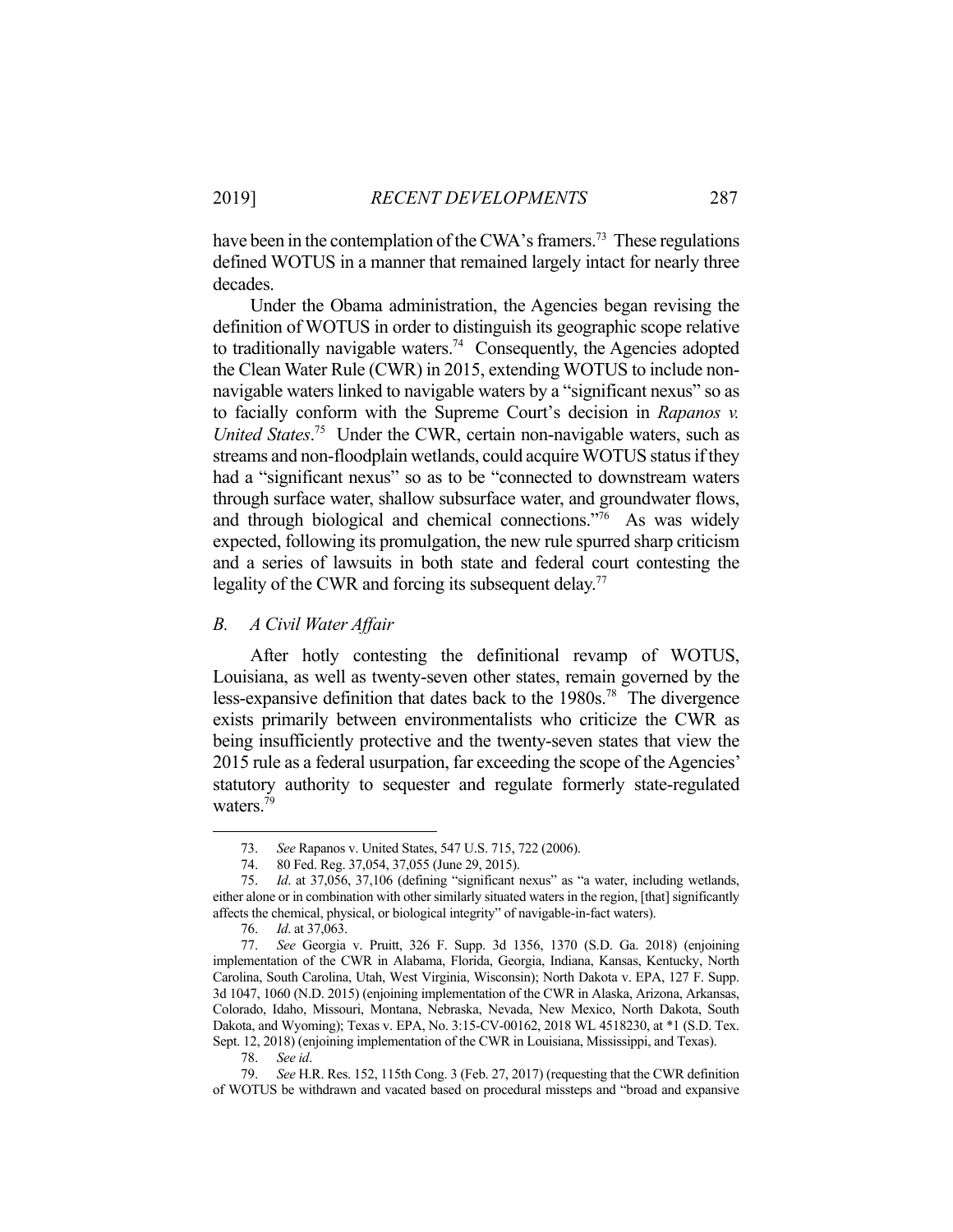On August 27, 2015—one day before the CWR's effective date—a federal judge in North Dakota issued an injunction barring the application of the CWR in thirteen states.<sup>80</sup> The court determined that it maintained the right to intervene after finding the thirteen challengers likely to succeed on their claim that the EPA violated its "[c]ongressional grant of authority" in promulgating the CWR.<sup>81</sup> Thereafter, cases filed in federal appellate courts were consolidated via multidistrict litigation in the U.S. Court of Appeals for the Sixth Circuit; $^{82}$  in October 2015, that court had issued a nationwide stay based on the imminent threat triggered by CWR enforcement.<sup>83</sup> In January 2017, the Supreme Court granted the case certiorari.84

 The next month, President Trump issued an Executive Order titled "Restoring the Rule of Law, Federalism, and Economic Growth by Reviewing the Waters of the United States Rule."85 The Order declared, "It is in the national interest to ensure that the Nation's navigable waters are kept free from pollution, while at the same time promoting economic growth, minimizing regulatory uncertainty, and showing due regard for the role of the Congress and the States under the Constitution."86 The mandate authorized the Agencies to review the CWR for consistency with this stated policy while publishing for notice-and-comment a rule proposing to rescind or revise the CWR. $87$  Accordingly, the Agencies thereafter formally proposed a recodification of the pre-2015 WOTUS definition.<sup>88</sup>

 In January 2018, the Supreme Court concluded that CWR challenges were subject to the direct review of the federal district courts, not the federal appellate courts.<sup>89</sup> Although the Supreme Court did not address the merits of the CWR, the Sixth Circuit vacated the stay on the CWR

jurisdiction that encroaches on traditional State authority and undermines longstanding exemptions from Federal regulation under the Federal Water Pollution Act").

 <sup>80.</sup> *North Dakota,* 127 F. Supp. 3d at 1060.

 <sup>81.</sup> *Id*. at 1056.

 <sup>82.</sup> *In re* Dep't of Def., U.S. EPA Final Rule: Clean Water Rule: Definition of "Waters of the United States," 817 F.3d 261 (6th Cir. 2016).

 <sup>83.</sup> *In re* EPA, 803 F.3d 804, 808-09 (6th Cir. 2015).

 <sup>84.</sup> Nat'l Ass'n of Mfrs. v. Dep't of Def., 137 S. Ct. 811 (granting certiorari).

 <sup>85.</sup> Exec. Order No. 13,778, 82 Fed Reg. 12,497 (Feb. 28, 2017).

 <sup>86.</sup> *Id*.

 <sup>87.</sup> *Id*.

 <sup>88.</sup> Definition of "Waters of the United States"—Recodification of Pre-Existing Rules, 82 Fed. Reg. 34,899 (July 27, 2017).

 <sup>89.</sup> Nat'l Ass'n of Mfrs. v. Dep't of Def., 138 S. Ct. 617, 633-34 (2018).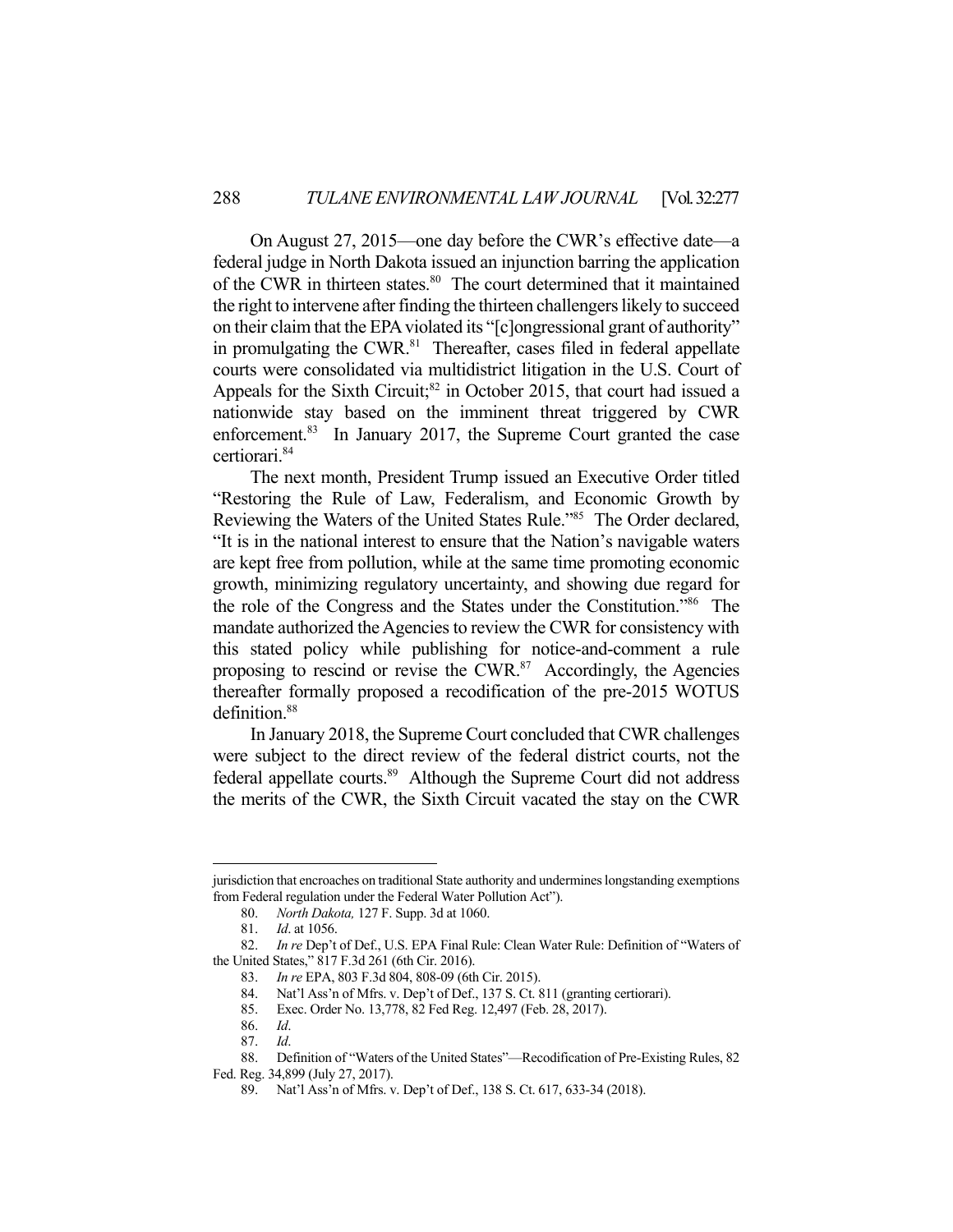following the ruling.<sup>90</sup> Before the CWR could become effective, however, it was blocked and deferred until 2020 after the Agencies published the Applicable Date Rule (ADR).<sup>91</sup> The Agencies explained that the ADR ensured regulatory compliance and implementation of the CWA nationwide while they pursued steps to recodify the pre-2015 WOTUS definition and repeal the CWR.<sup>92</sup>

 Today, however, the ADR remains functionally inoperative after being challenged in several district courts. Despite the ongoing effort by the Agencies to rescind the CWR, $93$  a judge in the District of South Carolina struck down the ADR in August 2018, enjoining its application nationwide.<sup>94</sup> That court rejected the efforts to postpone CWR via the ADR, noting that it constituted an impermissible agency action that did not meet the standards set forth by the Administrative Procedure Act.<sup>95</sup> Thus, the CWR was revived, at least facially, nationwide except for in the states shielded by the preliminary injunction.<sup>96</sup>

 Nonetheless, in September 2018, a judge in the Southern District of Texas issued an injunction against CWR enforcement in Louisiana, Mississippi, and Texas after finding sufficient evidence in challenging the CWR based on heightened security interests. $97$  In its decision, the court emphasized how the public's interest "tipped the balance in favor of granting an injunction—and did so to an overwhelming degree."98 Lack of an injunction, the court noted, posed a threat of potential economic injury, affecting the farming and petroleum industries in particular.<sup>99</sup> Notwithstanding a revised definition of navigable waters relative to the CWR, the Texas court "decided to avoid the harmful effects of a truncated implementation . . . until a permanent decision . . . regarding the Rule's

 <sup>90.</sup> *In re* Dep't of Def., U.S. EPA Final Rule: Clean Water Rule: Definition of "Waters of the United States," 713 Fed. App'x 489, 490 (6th Cir. 2018).

 <sup>91.</sup> Definition of ''Waters of the United States''—Addition of an Applicability Date to 2015 Clean Water Rule, 83 Fed. Reg. 5200 (Feb. 6, 2018).

 <sup>92.</sup> *Id*.

 <sup>93.</sup> *See* Definition of ''Waters of the United States''—Recodification of Preexisting Rule, 83 Fed. Reg. 32,227 (July 12, 2018) (extending the public comment period until August 13, 2018).

 <sup>94.</sup> S.C. Coastal Conservation League v. Pruitt, 318 F. Supp. 3d 959, 969-70 (D.S.C. 2018).

 <sup>95.</sup> *Id.* at 967.

 <sup>96.</sup> *See id*. at 969-70.

 <sup>97.</sup> Texas v. EPA, No. 3:15-CV-00162, 2018 WL 4518230, at \*1 (S.D. Tex. Sept. 12, 2018).

 <sup>98.</sup> *Id*.

 <sup>99.</sup> *Id*.; *see also* Greg Hillburn, *Is a Puddle Navigable? Farmers Hail Trump "Ditching" Water Rule*, USA TODAY NETWORK (Mar. 1, 2017), https://www.thenewsstar.com/story/news/ 2017/03/01/puddle-navigable-farmers-hail-trump-ditching-water-rule/98574128/.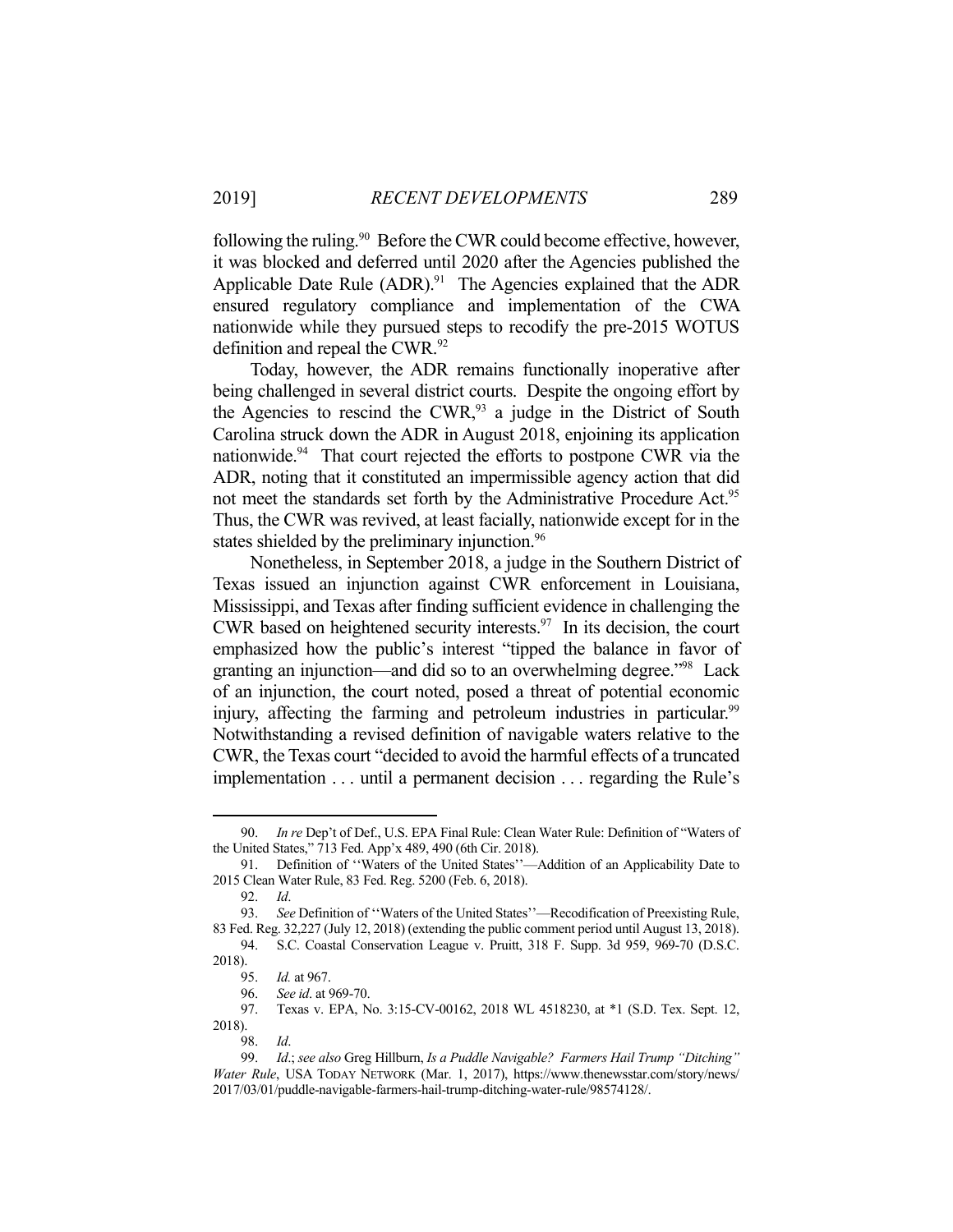constitutionality [could] be made.100 The Louisiana Attorney General, Jeff Landry, applauded the injunctive relief, declaring it "a great victory for Louisiana's farmers, landowners, job creators, and taxpayers."101

## *C. The Proposed WOTUS Definition*

 On February 14, 2019, the final proposed WOTUS replacement was published in the *Federal Register*, signaling the second step of the twopart process to replace the CWR.<sup>102</sup> As proposed, the scope of WOTUS was to mesh with the standard set out in the plurality opinion in *Rapanos.*<sup>103</sup> In that case, Justice Scalia authored the four-justice plurality opinion in a split 4-1-4 decision, concluding that WOTUS comprised relatively permanent, standing, or continuously flowing water bodies.<sup>104</sup> Further, the plurality opinion noted that CWA dredge and fill provisions applied to wetlands if an unbroken surface connection existed with a relatively permanent body of water, such as streams, lakes, and rivers.<sup>105</sup> Therefore, tributaries and other waters—often regarded as non-navigable waterways—adjacently located next to WOTUS, but lacking a continuous WOTUS connection, fell outside of CWA jurisdiction.<sup>106</sup>

 The 2019 WOTUS proposal is important because it decreases the jurisdictional coverage of the CWA.<sup>107</sup> It provides a more straightforward interpretation of WOTUS in a manner consistent with preserving the rights and jurisdiction of the states by eliminating the "significant nexus" test while allowing for the stipulation of water body exemptions from specified CWA jurisdiction.<sup>108</sup> Contrary to the CWR's seemingly limitless coverage over interstate waters, the new 2019 definition excludes ephemeral water features from WOTUS.109 As proposed, WOTUS would comprise "traditional navigable waters, including the territorial seas; tributaries that contribute perennial or intermittent flow to such waters; certain ditches; certain lakes and ponds; impoundments of otherwise

<u>.</u>

 <sup>100.</sup> *Texas*, 2018 WL 4518230, at \*1.

 <sup>101.</sup> News Release, La. Dep't of Justice, Federal Court Blocks Unlawful WOTUS Rule, http://ag.state.la.us/Article.aspx/9597?TypeId=1&CatId=2 (last visited Feb. 1, 2019).

 <sup>102.</sup> Revised Definition of ''Waters of the United States," 84 Fed. Reg. 4154 (Feb. 14, 2019) (to be codified at 33 C.F.R. pt. 328).

 <sup>103.</sup> *Id*. at 4162.

 <sup>104.</sup> Rapanos v. United States, 547 U.S. 715, 716 (2006).

 <sup>105.</sup> *Id.* at 742.

 <sup>106.</sup> *Id.*

 <sup>107.</sup> Revised Definition of ''Waters of the United States," 84 Fed. Reg. 4154, 4172 (Feb. 14, 2019) (to be codified at 33 C.F.R. pt. 328).

 <sup>108.</sup> *See id*. at 4170, 4180.

 <sup>109.</sup> *See id*. at 4168.